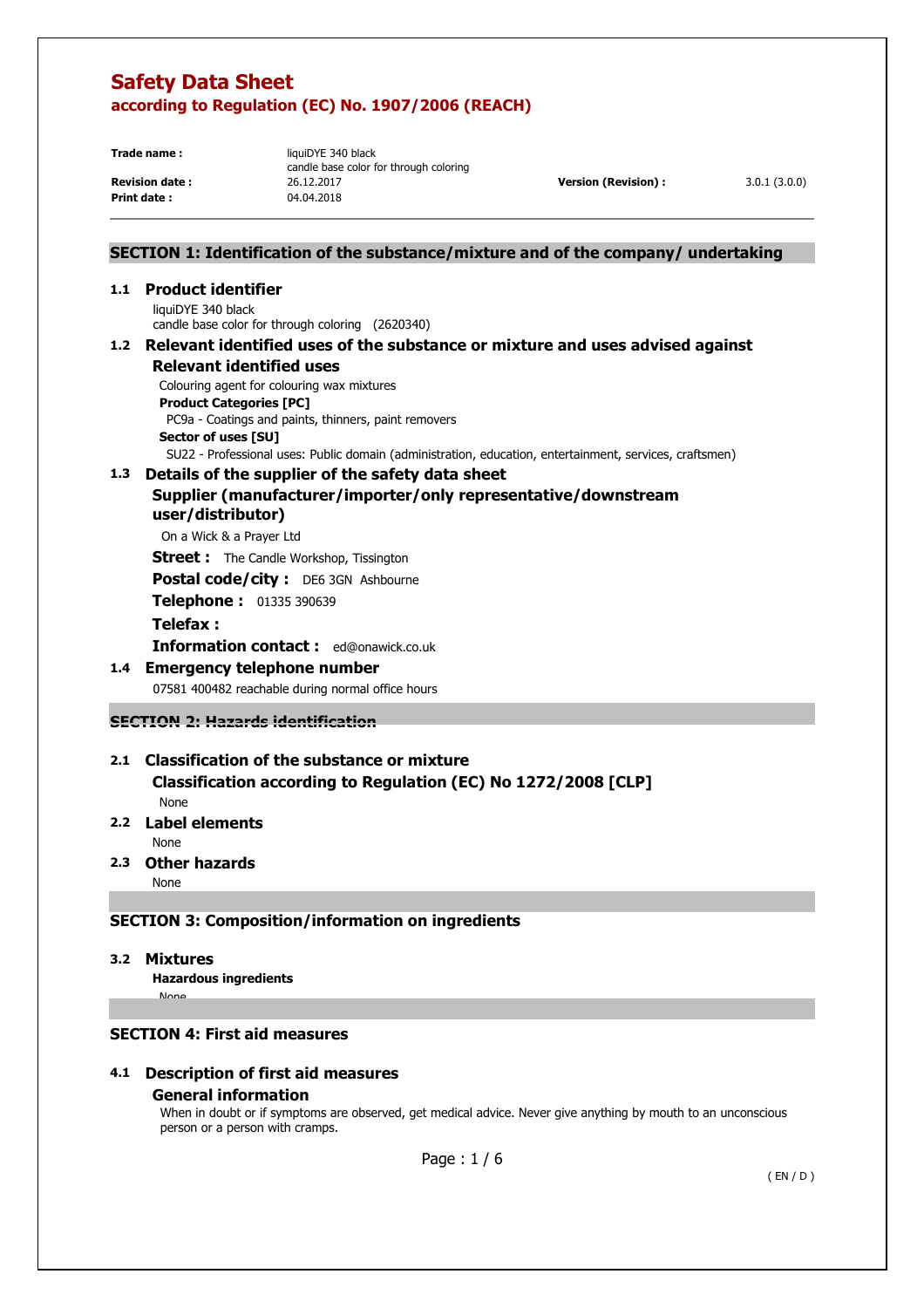**Print date:** 

**Trade name :** liquiDYE 340 black candle base color for through coloring **Revision date :** 26.12.2017 **Version (Revision) :** 3.0.1 (3.0.0)<br> **Print date :** 29.04.2018

### **Following inhalation**

Remove casualty to fresh air and keep warm and at rest. If breathing is irregular or stopped, administer artificial respiration.

### **In case of skin contact**

After contact with skin, wash immediately with plenty of water and soap.

### **After eye contact**

In case of contact with eyes flush immediately with plenty of flowing water for 10 to 15 minutes holding eyelids apart and consult an ophthalmologist.

### **After ingestion**

Call a physician immediately. Keep at rest. Do NOT induce vomiting.

#### **4.2 Most important symptoms and effects, both acute and delayed**  No information available.

### **4.3 Indication of any immediate medical attention and special treatment needed**  None

### **SECTION 5: Firefighting measures**

### **5.1 Extinguishing media**

### **Suitable extinguishing media**

alcohol resistant foam , Extinguishing powder , Carbon dioxide (CO2) , Sand

## **Unsuitable extinguishing media**

High power water jet

### **5.2 Special hazards arising from the substance or mixture Hazardous combustion products**

Nitrogen oxides (NOx) , Carbon monoxide

## **5.3 Advice for firefighters**

# **Special protective equipment for firefighters**

Wear a self-contained breathing apparatus and chemical protective clothing.

### **5.4 Additional information**

Collect contaminated fire extinguishing water separately. Do not allow entering drains or surface water. Use water spray jet to protect personnel and to cool endangered containers.

### **SECTION 6: Accidental release measures**

## **6.1 Personal precautions, protective equipment and emergency procedures**

## **For non-emergency personnel**

Provide adequate ventilation. Remove victim out of the danger area. Use personal protection equipment.

#### **For emergency responders**

See protective measures under point 7 and 8.

#### **6.2 Environmental precautions**

Do not allow to enter into surface water or drains. In case of gas escape or of entry into waterways, soil or drains, inform the responsible authorities.

### **6.3 Methods and material for containment and cleaning up**

Absorb with liquid-binding material (e.g. sand, diatomaceous earth, acid- or universal binding agents). Collect in closed and suitable containers for disposal. Clear contaminated areas thoroughly.

## **6.4 Reference to other sections**

Disposal: see section 13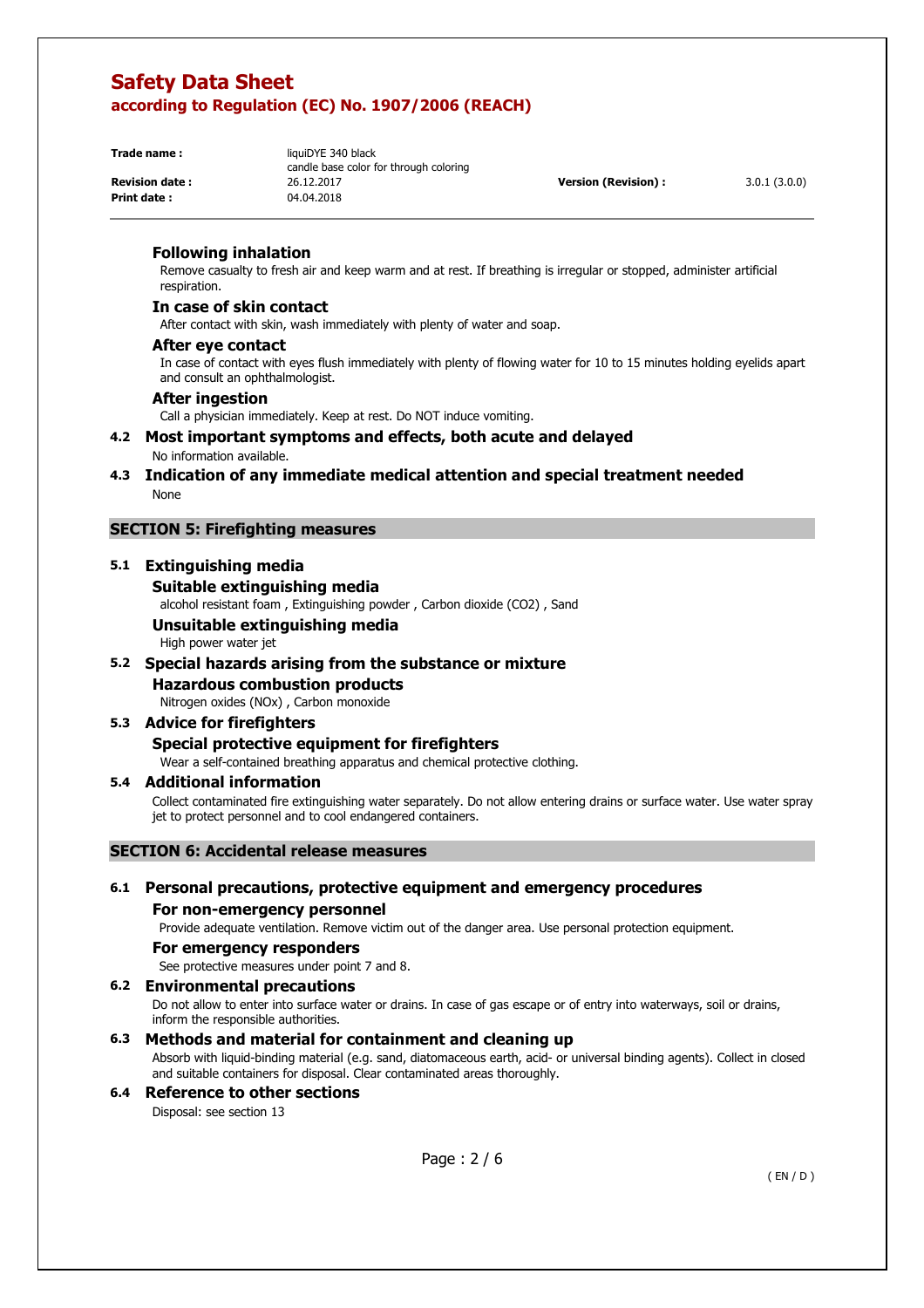**Print date:** 

**Trade name :** liquiDYE 340 black candle base color for through coloring **Revision date :** 26.12.2017 **Version (Revision) :** 3.0.1 (3.0.0)<br> **Print date :** 29.04.2018

## **SECTION 7: Handling and storage**



## **7.1 Precautions for safe handling**

#### **Protective measures**

Use extractor hood (laboratory). All work processes must always be designed so that the following is excluded: Inhalation of vapours or spray/mists generation/formation of aerosols Skin contact Eye contact

### **Measures to prevent fire**

Take precautionary measures against static discharges.

#### **Advices on general occupational hygiene**

Use protective skin cream before handling the product. Remove contaminated, saturated clothing immediately. Wash hands and face before breaks and after work and take a shower if necessary.

### **7.2 Conditions for safe storage, including any incompatibilities**

Store in a place accessible by authorized persons only. Floors should be impervious, resistant to liquids and easy to clean. Keep container tightly closed. Ensure adequate ventilation of the storage area. Keep/Store only in original container.

### **Hints on joint storage**

**Storage class : 10 Storage class (TRGS 510) :** 10 **Keep away from**  Heat. Oxidising agent

### **Further information on storage conditions**

Keep away from heat.

**Recommended storage temperature :** at 20°C.

## **7.3 Specific end use(s)**

Colouring agent for colouring wax mixtures

### **SECTION 8: Exposure controls/personal protection**

### **8.1 Control parameters**

#### None

### **8.2 Exposure controls**

### **Appropriate engineering controls**

Technical measures and the application of suitable work processes have priority over personal protection equipment. See section 7. No additional measures necessary.

## **Personal protection equipment**



### **Eye/face protection**

Eye glasses with side protection **Required properties**  liquid-tight.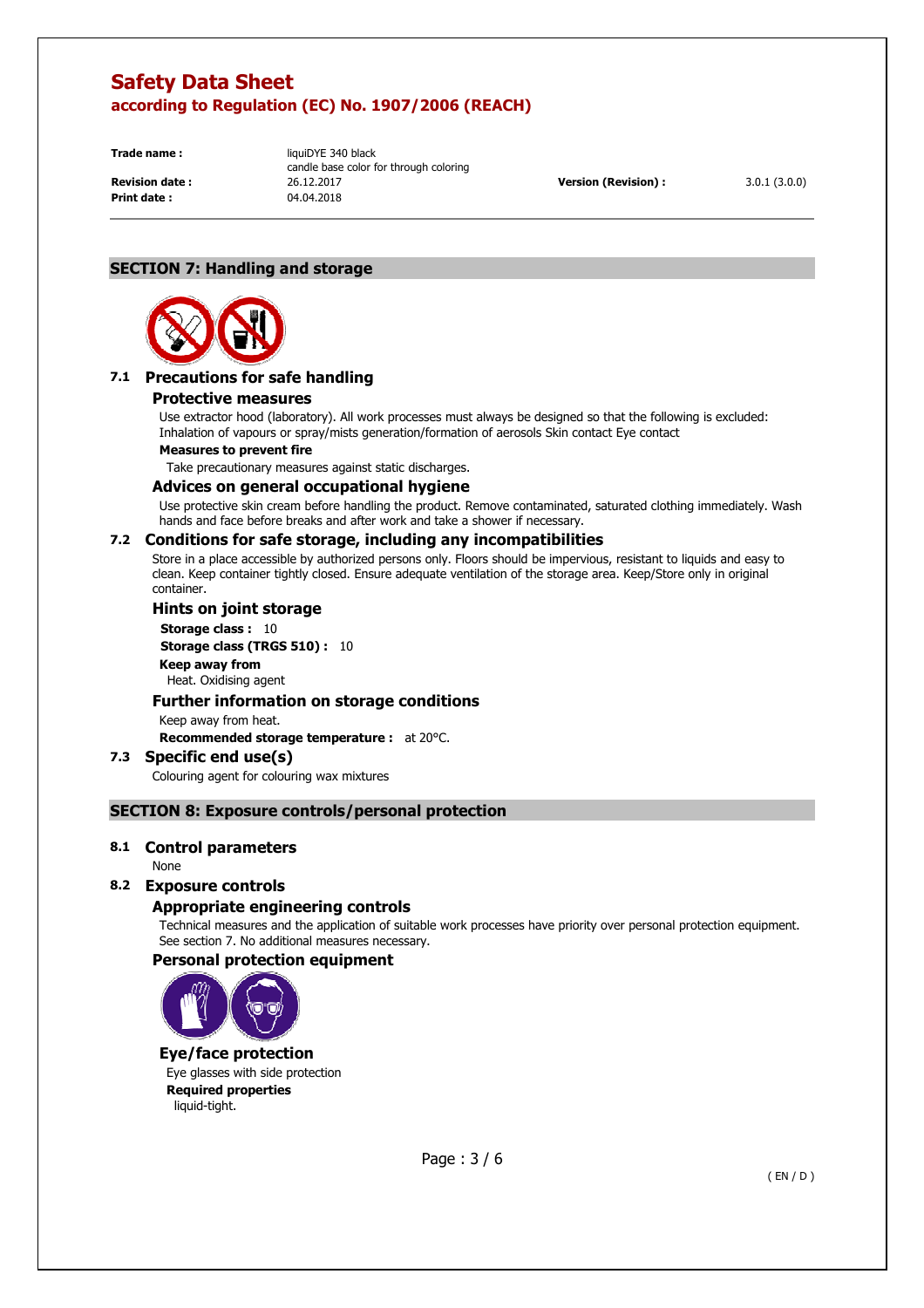**Print date :** 

**Trade name :** liquiDYE 340 black candle base color for through coloring **Revision date :** 26.12.2017 **Version (Revision) :** 3.0.1 (3.0.0)<br> **Print date :** 29.04.2018

### **Skin protection**

#### **Hand protection**

NR (natural rubber, natural latex) , Butyl caoutchouc (butyl rubber) . For special purposes, it is recommended to check the resistance to chemicals of the protective gloves mentioned above together with the supplier of these gloves.

**Recommended glove articles** : DIN EN 374

### **Body protection**

Only wear fitting, comfortable and clean protective clothing.

**Respiratory protection** 

### No special measures are necessary.

### **Occupational exposure controls**

Do not allow to enter into surface water or drains.

## **SECTION 9: Physical and chemical properties**

## **9.1 Information on basic physical and chemical properties**

### **Safety relevant basis data**

| Initial boiling point and boiling<br>range:                      | (1013 hPa)                       | approx.      | 210      | °C                                        |                   |
|------------------------------------------------------------------|----------------------------------|--------------|----------|-------------------------------------------|-------------------|
| Flash point :                                                    |                                  | approx.      | 88       | °C                                        | <b>Brookfield</b> |
| Vapour pressure :<br>Density:<br><b>Solvent separation test:</b> | (50 °C )<br>(20 °C )<br>(20 °C ) | $\,<\,$<br>< | 100<br>3 | hPa<br>q/cm <sup>3</sup><br>$\frac{0}{0}$ |                   |
| Flow time :                                                      | (20 °C )                         | approx.      | 13       | <b>S</b>                                  | DIN-cup 4 mm      |

### **9.2 Other information**

None

### **SECTION 10: Stability and reactivity**

### **10.1 Reactivity**

This material is considered to be non-reactive under normal use conditions.

### **10.2 Chemical stability**

The product is chemically stable under recommended conditions of storage, use and temperature.

#### **10.3 Possibility of hazardous reactions**

No known hazardous reactions.

#### **10.4 Conditions to avoid**  Keep away from heat.

### **10.5 Incompatible materials**

Keep away from: Hydrogen peroxide , Oxidising agent.

**10.6 Hazardous decomposition products**  No known hazardous decomposition products.

## **SECTION 11: Toxicological information**

**11.1 Information on toxicological effects** 

No information available.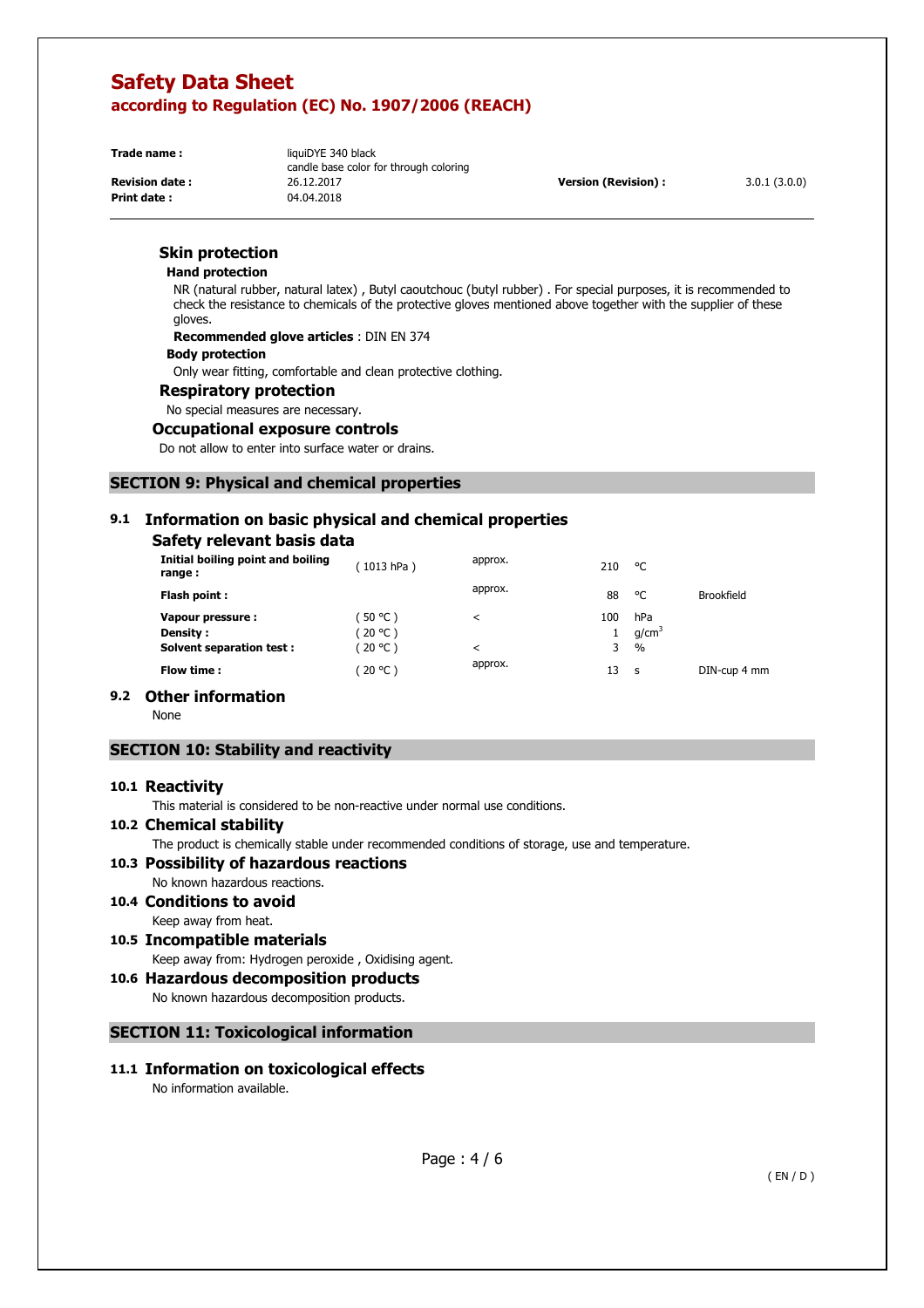**Print date :** 

**Trade name :** liquiDYE 340 black candle base color for through coloring **Revision date :** 26.12.2017 **Version (Revision) :** 3.0.1 (3.0.0)<br> **Print date :** 29.04.2018

### **SECTION 12: Ecological information**

#### **12.1 Toxicity**

No information available.

### **12.2 Persistence and degradability**  No information available.

### **12.3 Bioaccumulative potential**

Based on the n-octanol/water partition coefficient accumulation in organisms is not expected.

## **12.4 Mobility in soil**

No information available.

# **12.5 Results of PBT and vPvB assessment**

The substances in the mixture do not meet the PBT/vPvB criteria according to REACH, annex XIII.

#### **12.6 Other adverse effects**  No information available.

**12.7 Additional ecotoxicological information** 

Discharge into the environment must be avoided.

### **SECTION 13: Disposal considerations**

### **13.1 Waste treatment methods**

### **Product/Packaging disposal**

Contaminated packages must be completely emptied and can be re-used following proper cleaning. Handle contaminated packages in the same way as the substance itself. Waste disposal according to directive 2008/98/EC, covering waste and dangerous waste.

### **SECTION 14: Transport information**

### **14.1 UN number**

No dangerous good in sense of these transport regulations.

**14.2 UN proper shipping name**  No dangerous good in sense of these transport regulations. **14.3 Transport hazard class(es)** 

No dangerous good in sense of these transport regulations.

- **14.4 Packing group**  No dangerous good in sense of these transport regulations.
- **14.5 Environmental hazards**

No dangerous good in sense of these transport regulations.

## **14.6 Special precautions for user**

None

### **SECTION 15: Regulatory information**

## **15.1 Safety, health and environmental regulations/legislation specific for the substance or mixture**

## **National regulations**

**Water hazard class (WGK)** 

Class : 1 (Slightly hazardous to water) Classification according to VwVwS

Page : 5 / 6